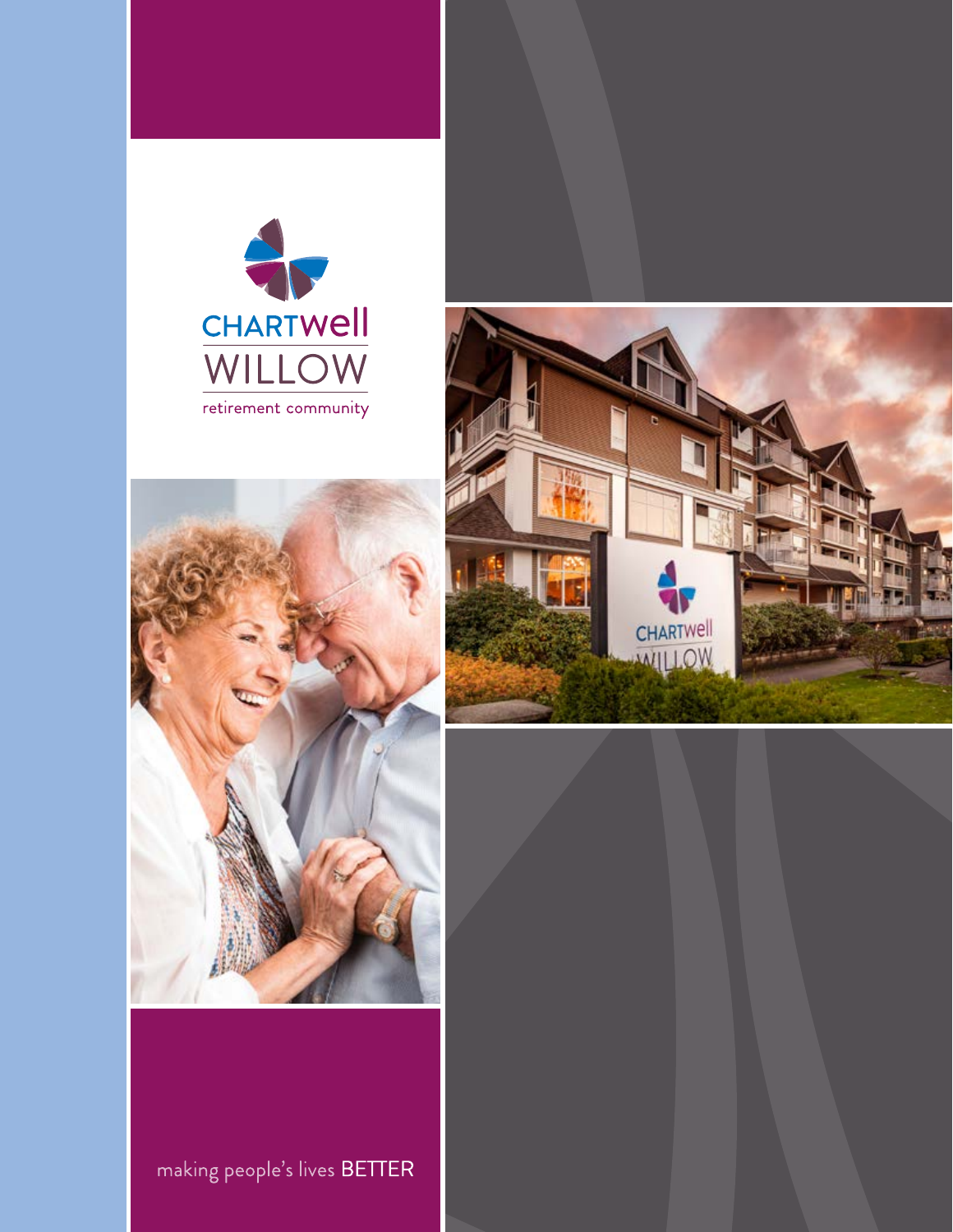Feel confident aging in place in an **established retirement community** with a strong local reputation in **central Maple Ridge**.

### PART OF OUR COMMUNITY SINCE 2005

Chartwell Willow Retirement Residence is an established continuum of care community in central Maple Ridge offering a wide variety of lifestyle options that allow you to comfortably age in place, including **independent living, assisted living and private long term care**. We are close to downtown and a variety of local shops, restaurants and retailers, as well as easily accessible via 224th Street.

At Chartwell Willow, we are well known in our local community for our long-standing staff and management teams, who have contributed to our strong reputation for care and customer service. In fact, we are so integrated in our neighbourhood that we've won community awards such as the Municipal Advisory Accessibility and Inclusiveness Award.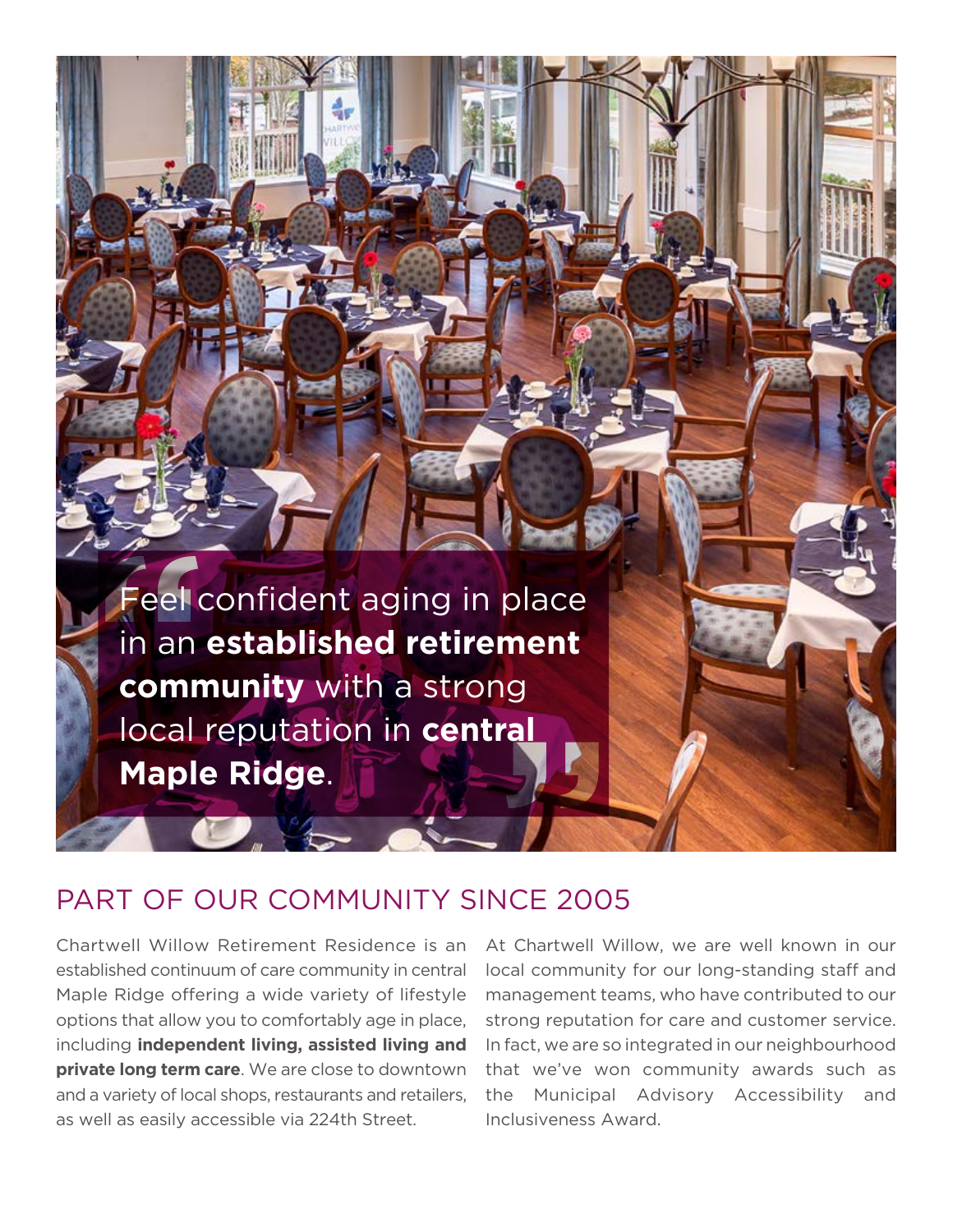# OUR UNIQUE LIFESTYLE

When you walk through our doors, you'll be embraced by a sense of warmth and family. Our recently refreshed residence can be described as quaint and welcoming, with all the comforts of a true home, including large windows that allow in swathes of light and a grand staircase. Many comment that our suites are some of the nicest in the area, as they are well-designed and feature kitchenettes where you can prepare your morning meal, as well as full balconies.

Delicious and wholesome meals, housekeeping and a wide range of social and lifestyle experiences: here you will benefit from a variety of personalized services that can make your life healthier, happier and worry-free. Depending on the level of support you need to live well, our continuum of care services are here to ensure you comfortably age in place without the need for a move, including nursing and dementia care services.

### Explore our Living at Chartwell brochure to learn more about dining, lifestyle activities and personalized care services.









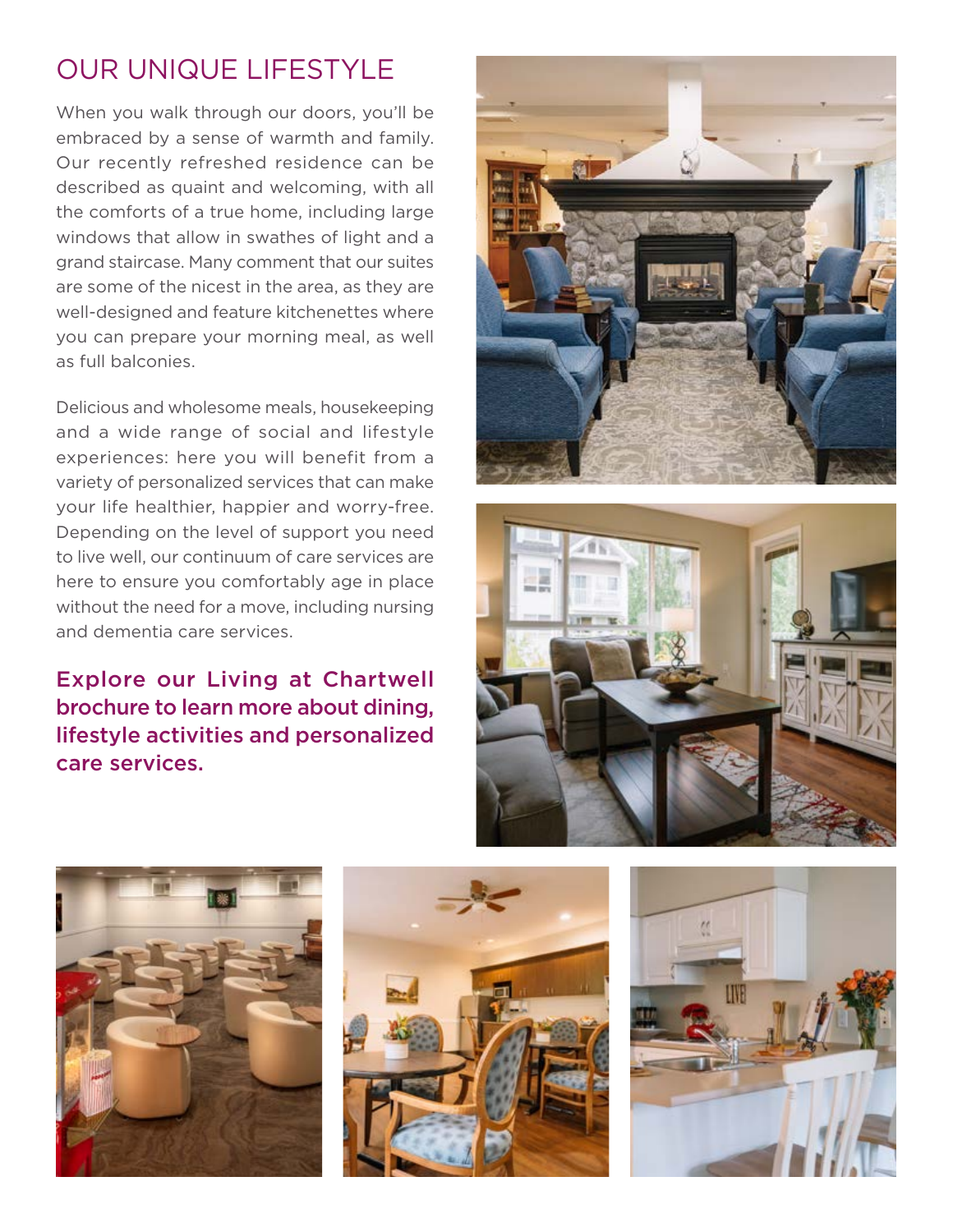## FACTS & FEATURES



#### IN THE NEIGHBOURHOOD

- Grocery stores
- Pharmacies
- Shopping

#### **ACTIVITIES**

- **LiveNow program**
- Educational activities
- Cultural activities
- Restaurants Hospital
- 

 Day trips\* Exercise

Catering\*

Medical clinics

- Banks
- Transit
- Coffee shops
- Social and recreational programs
- Live entertainment
	- Live music events\*
	- Gardening

#### DINING SERVICES

- Diversified menu
- À la carte menu
- Open seating dining

#### CARE SERVICES

- Medication supervision/ administration\*
- On-site Nurse
- 
- Assistance with activities of daily living\*
- 

 Themed dinner\* Meals for guests\*

- Companionship\*
- Audiology/hearing clinic\*
- 

Family dinner

Blood pressure clinic\*

Freshly prepared snacks

- **Lab services\***
- Mobile Massage Therapist\*

#### **AMENITIES**

- Dining room
- Private dining room\*
- Bar/lounge
- Bistro/cafe
- Country kitchen
- Activity room
- Movie theatre
- TV room
- Multi-functional room